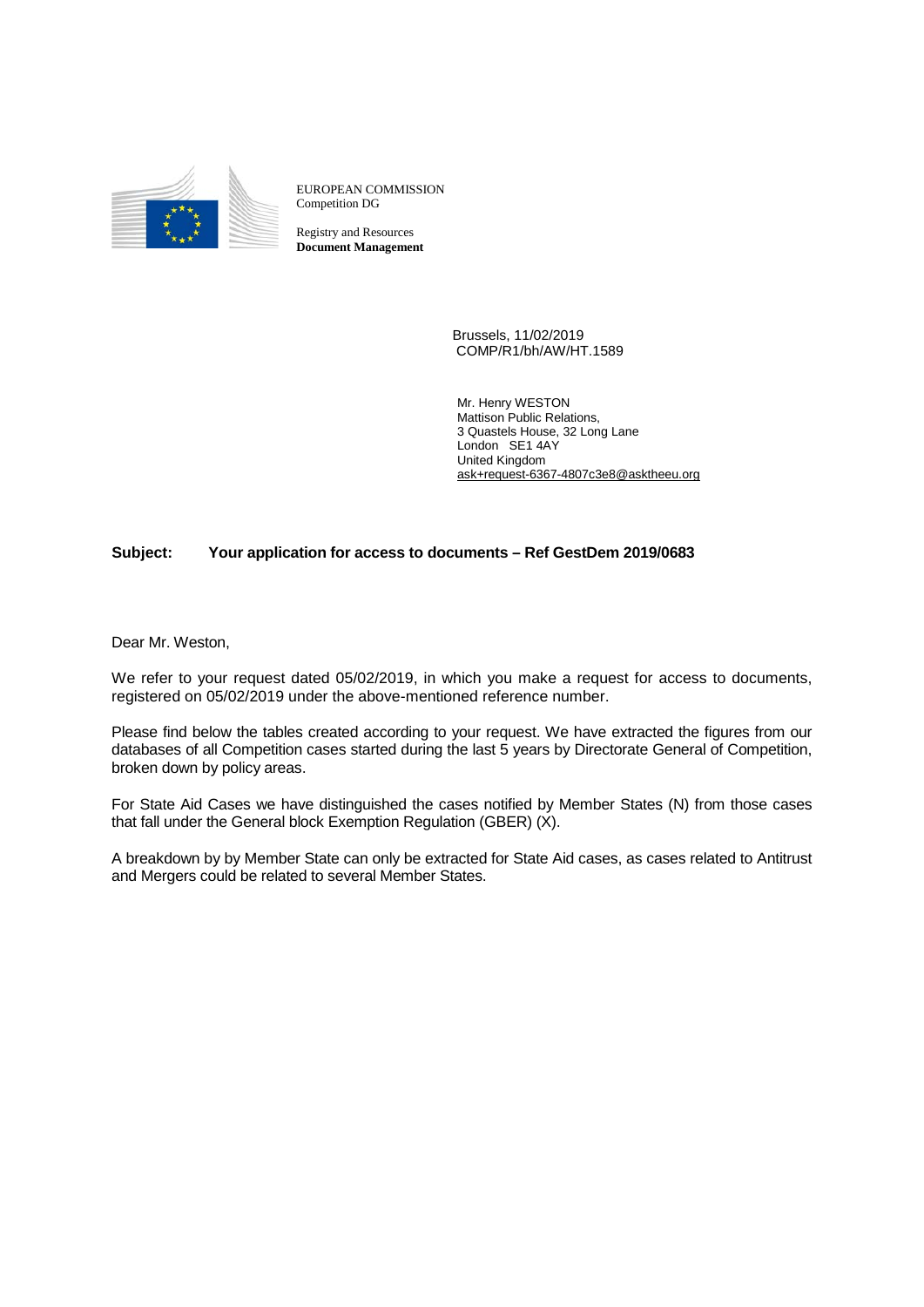## **Number of State Aid cases Notified from 2014 to 2018**

|           | 2013 | 2014                    | 2015                    | 2016                    | 2017                    | 2018                    | Sum: |
|-----------|------|-------------------------|-------------------------|-------------------------|-------------------------|-------------------------|------|
| AT        | 25   | $\overline{7}$          | 10                      | 4                       | 5                       | 4                       | 55   |
| <b>BE</b> | 14   | 17                      | 8                       | 15                      | 11                      | 5                       | 70   |
| <b>BG</b> | 6    | 5                       |                         | $\mathbf{3}$            |                         | $\overline{7}$          | 21   |
| CY        | 5    | 5                       | 4                       | 3                       |                         | 4                       | 21   |
| CZ        | 22   | 11                      | 9                       | 4                       | 3                       | 3                       | 52   |
| DE        | 85   | 50                      | 33                      | 37                      | 28                      | 21                      | 254  |
| <b>DK</b> | 16   | 6                       | 8                       | 8                       | $\overline{7}$          | 9                       | 54   |
| EE        | 9    | $\overline{\mathbf{3}}$ | 1                       | $\mathbf 1$             | $\overline{\mathbf{c}}$ |                         | 16   |
| EL        | 28   | 10                      | 11                      | 7                       | 6                       | 8                       | 70   |
| ES        | 40   | 21                      | 14                      | 17                      | 13                      | 6                       | 111  |
| FI        | 18   | $\overline{7}$          | 8                       | 6                       | $\overline{\mathbf{c}}$ |                         | 41   |
| FR        | 69   | 30                      | 27                      | 28                      | 29                      | 17                      | 200  |
| <b>HR</b> | 3    | 6                       | $\overline{\mathbf{c}}$ | 6                       | 8                       | 5                       | 30   |
| HU        | 20   | 5                       | $\overline{7}$          | 3                       | 5                       | $\overline{\mathbf{c}}$ | 42   |
| IE        | 13   | 8                       | 6                       | 5                       | 8                       | 6                       | 46   |
| IT        | 37   | 31                      | 27                      | 22                      | 30                      | 16                      | 163  |
| LT        | 9    | 6                       | 8                       | $\overline{7}$          | 3                       | 6                       | 39   |
| LU        | 4    | 4                       | 1                       | $\mathbf 1$             |                         | 3                       | 13   |
| LV        | 8    | 5                       | 7                       | 3                       | 3                       | $\mathbf 1$             | 27   |
| <b>MT</b> | 3    | $\overline{\mathbf{c}}$ | $\mathbf 1$             | $\overline{\mathbf{c}}$ |                         | $\mathbf 1$             | 9    |
| <b>NL</b> | 24   | 7                       | 3                       | 3                       | 10                      | 6                       | 53   |
| <b>PL</b> | 35   | 23                      | 11                      | 12                      | 16                      | 16                      | 113  |
| PT        | 18   | 15                      | 9                       | 8                       | 7                       | 5                       | 62   |
| <b>RO</b> | 8    | $\overline{7}$          | 3                       | 8                       | 5                       |                         | 31   |
| <b>SE</b> | 14   | 8                       | 13                      | $\overline{5}$          | $\overline{\mathbf{c}}$ | 5                       | 47   |
| <b>SI</b> | 15   | 6                       | 1                       | 3                       | 6                       | 6                       | 37   |
| <b>SK</b> | 6    | 6                       | $\overline{4}$          | $\overline{7}$          | 3                       | 3                       | 29   |
| <b>UK</b> | 27   | 35                      | 19                      | 8                       | 16                      | 6                       | 111  |
| Sum:      | 581  | 346                     | 255                     | 236                     | 228                     | 171                     | 1817 |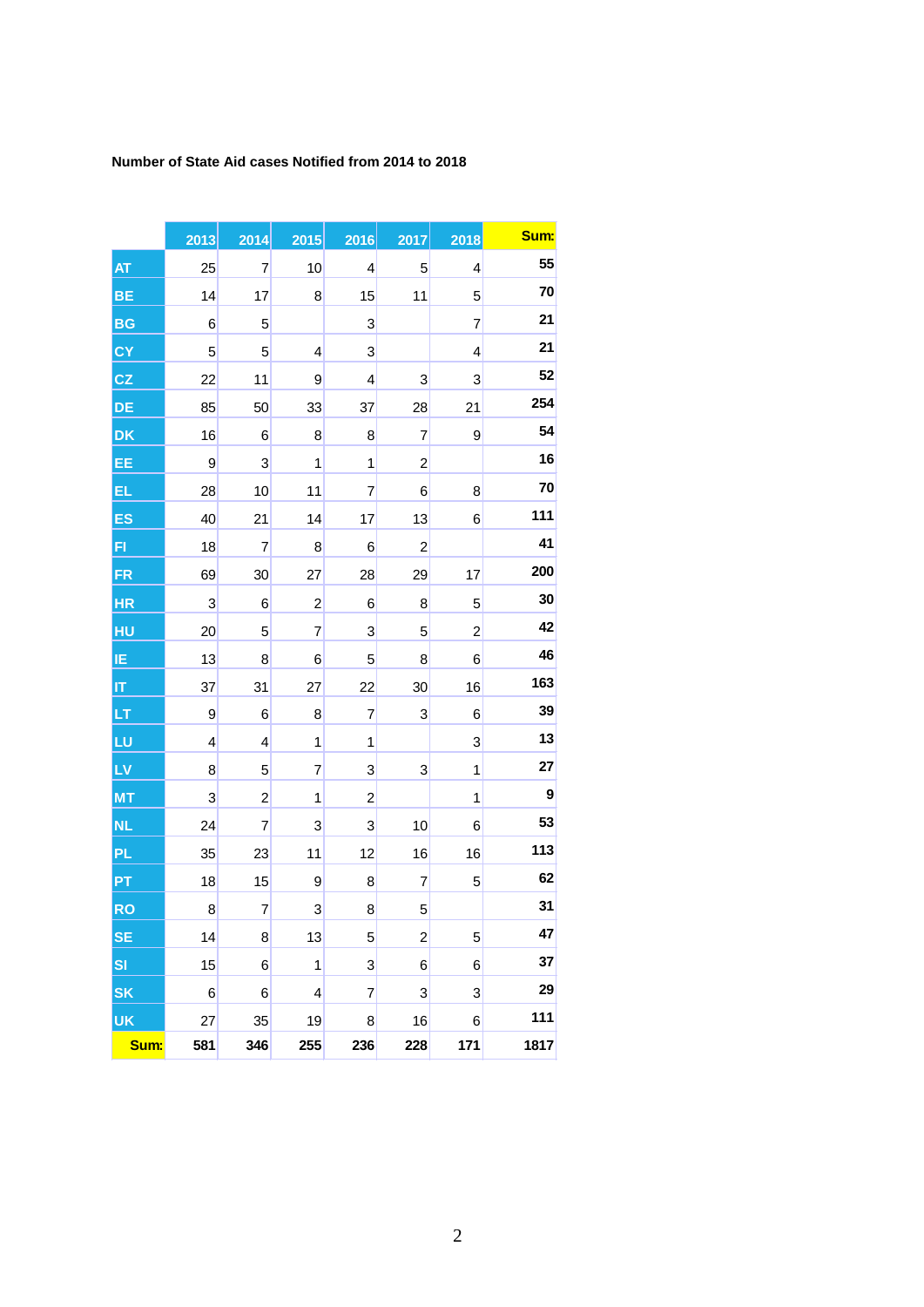**Number of State Aid cases that fall under the General block Exemption Regulation (GBER) (X) from 2014 to 2018**

|           | 2013           | 2014            | 2015           | 2016           | 2017           | 2018 | Sum: |
|-----------|----------------|-----------------|----------------|----------------|----------------|------|------|
| AT        | 15             | 48              | 81             | 36             | 47             | 51   | 278  |
| BE        | 23             | 46              | 25             | 39             | 52             | 79   | 264  |
| <b>BG</b> | 7              |                 | 10             | 5              | 18             | 9    | 49   |
| <b>CY</b> | $\overline{c}$ |                 | 4              |                | $\overline{4}$ | 4    | 14   |
| CZ        | 13             | 54              | 188            | 107            | 130            | 161  | 653  |
| DE        | 68             | 117             | 829            | 785            | 259            | 335  | 2393 |
| <b>DK</b> | 14             | 21              | 25             | 15             | 20             | 30   | 125  |
| EE        | 6              | $5\phantom{.0}$ | 24             | 31             | 24             | 30   | 120  |
| EL        | 11             | 27              | 5              | 31             | 51             | 82   | 207  |
| ES        | 39             | 74              | 166            | 145            | 173            | 205  | 802  |
| F1        | 3              | $\overline{7}$  | 21             | 13             | 9              | 20   | 73   |
| <b>FR</b> | $\overline{c}$ | 23              | 39             | 30             | 48             | 28   | 170  |
| <b>HR</b> | 1              | 11              | 18             | 13             | 22             | 12   | 77   |
| HU        | 9              | 52              | 32             | 18             | 35             | 90   | 236  |
| ΙE        | 4              | 8               | 7              | $\mathbf{3}$   | 5              | 7    | 34   |
| ļΠ        | 82             | 97              | 170            | 183            | 214            | 213  | 959  |
| LТ        | $\overline{4}$ | 7               | 17             | 43             | 34             | 20   | 125  |
| LU        | 3              |                 | 3              | $\overline{c}$ | 5              | 2    | 15   |
| LV        | 13             | 16              | 12             | 22             | 6              | 8    | 77   |
| <b>MT</b> | 3              | 6               | $\overline{7}$ | 9              | 7              | 18   | 50   |
| <b>NL</b> | 37             | 54              | 188            | 191            | 259            | 307  | 1036 |
| <b>PL</b> | 12             | 26              | 68             | 33             | 49             | 38   | 226  |
| <b>PT</b> | 1              | 4               | 22             | 9              | 15             | 5    | 56   |
| <b>RO</b> | 3              | 14              | 12             | $\overline{5}$ | 13             | 19   | 66   |
| <b>SE</b> | 6              | 8               | 22             | 13             | 16             | 52   | 117  |
| <b>SI</b> | 4              | $5\overline{)}$ | 16             | 18             | 8              | 5    | 56   |
| SK        | 1              | 4               | 17             | 16             | 17             | 25   | 80   |
| UK        | 24             | 81              | 70             | 55             | 82             | 65   | 377  |
| Sum:      | 410            | 815             | 2098           | 1870           | 1622           | 1920 | 8735 |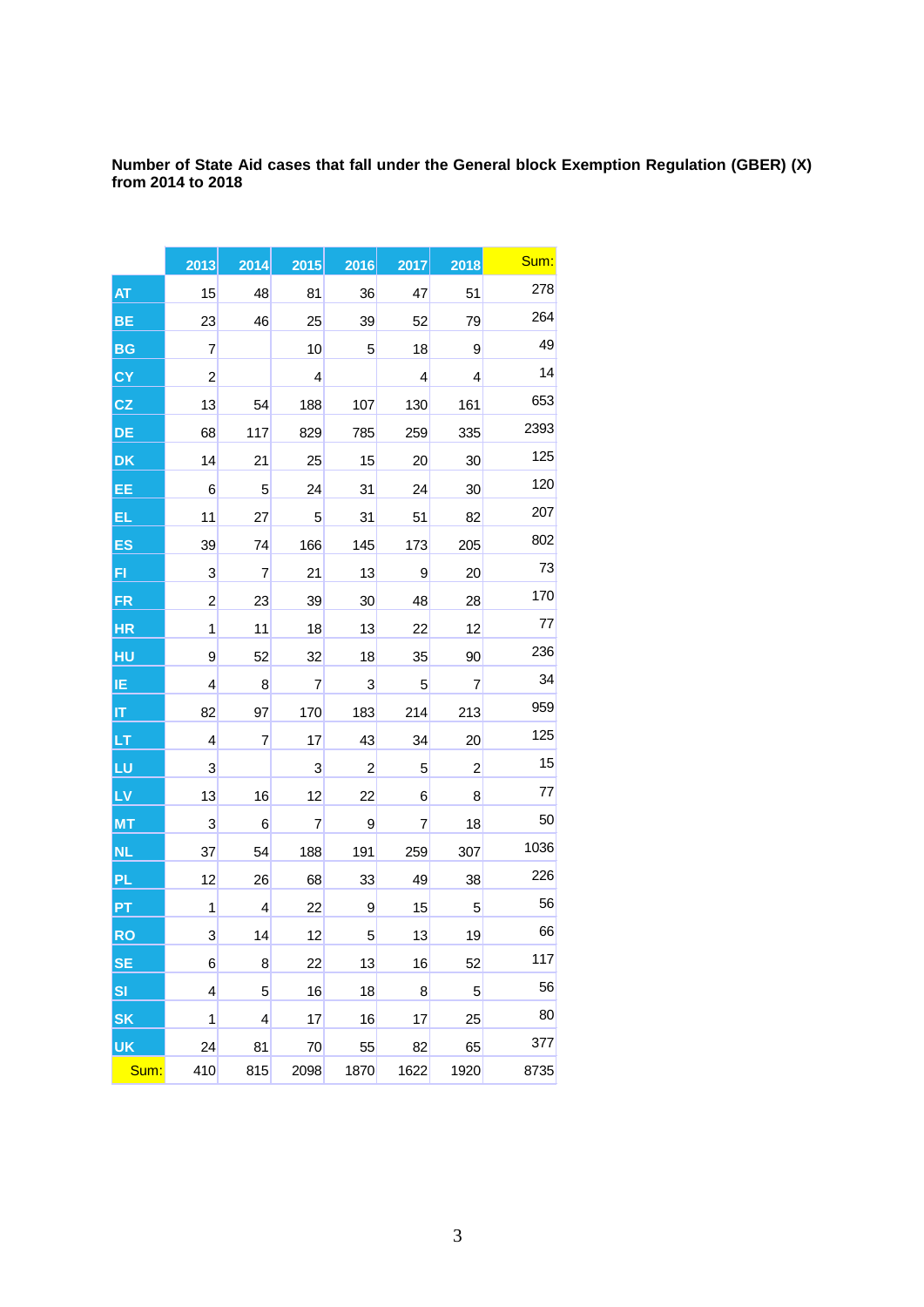# **Number of Mergers Notifications from 2014 to 2018:**

|                  | 2014 | 2015            | 2016 | 2017            | 2018 |
|------------------|------|-----------------|------|-----------------|------|
| <b>January</b>   | 26   | 16              | 33   | 23              | 28   |
| <b>February</b>  | 15   | 25              | 29   | 45              | 32   |
| <b>March</b>     | 22   | 29              | 11   | 29              | 31   |
| <b>April</b>     | 18   | 26              | 27   | 32              | 22   |
| <b>May</b>       | 28   | 22              | 36   | 24              | 35   |
| June             | 35   | 32              | 40   | 48              | 46   |
| July             | 23   | 32              | 25   | 27              | 38   |
| <b>August</b>    | 32   | 34              | 35   | 31              | 32   |
| <b>September</b> | 23   | 30 <sub>2</sub> | 40   | 30              | 44   |
| <b>October</b>   | 34   | 30 <sup>°</sup> | 25   | 33              | 35   |
| <b>November</b>  | 34   | 37              | 36   | 38              | 46   |
| <b>December</b>  | 12   | 23              | 25   | 20 <sup>°</sup> | 25   |
|                  | 302  | 336             | 362  | 380             | 414  |

## **Number of Antitrust & Cartel cases created for period 2014 to 2018.**

|                  | 2014           | 2015           | 2016            | 2017            | 2018           |
|------------------|----------------|----------------|-----------------|-----------------|----------------|
| January          | 10             | 6              | $\overline{4}$  | 8               | $\overline{2}$ |
| February         | $\overline{4}$ | $\overline{9}$ | $\overline{7}$  | 6               | 3              |
| <b>March</b>     | 8              | 27             | 3               | 6               | 3              |
| <b>April</b>     | 9              | 12             | $\overline{7}$  | 6               | 3              |
| <b>May</b>       | 5              | $\overline{4}$ | 9               | $\overline{2}$  | $\overline{c}$ |
| June             | 6              | 11             | 5               | 6               | 8              |
| July             | 10             | $\overline{7}$ | 21              | $\overline{4}$  | $\overline{c}$ |
| <b>August</b>    | 3              | 3              | 3               | $\overline{4}$  |                |
| <b>September</b> | 5              | 13             | 5               | 5               | 9              |
| <b>October</b>   | 5              | 12             | 4               | 11              | $\overline{2}$ |
| November         | 5              | 5              | 6               | $\overline{2}$  | $\overline{2}$ |
| <b>December</b>  | 6              | $\mathbf{3}$   | 10 <sup>°</sup> | $5\overline{)}$ | 3              |
|                  | 76             | 112            | 84              | 65              | 39             |